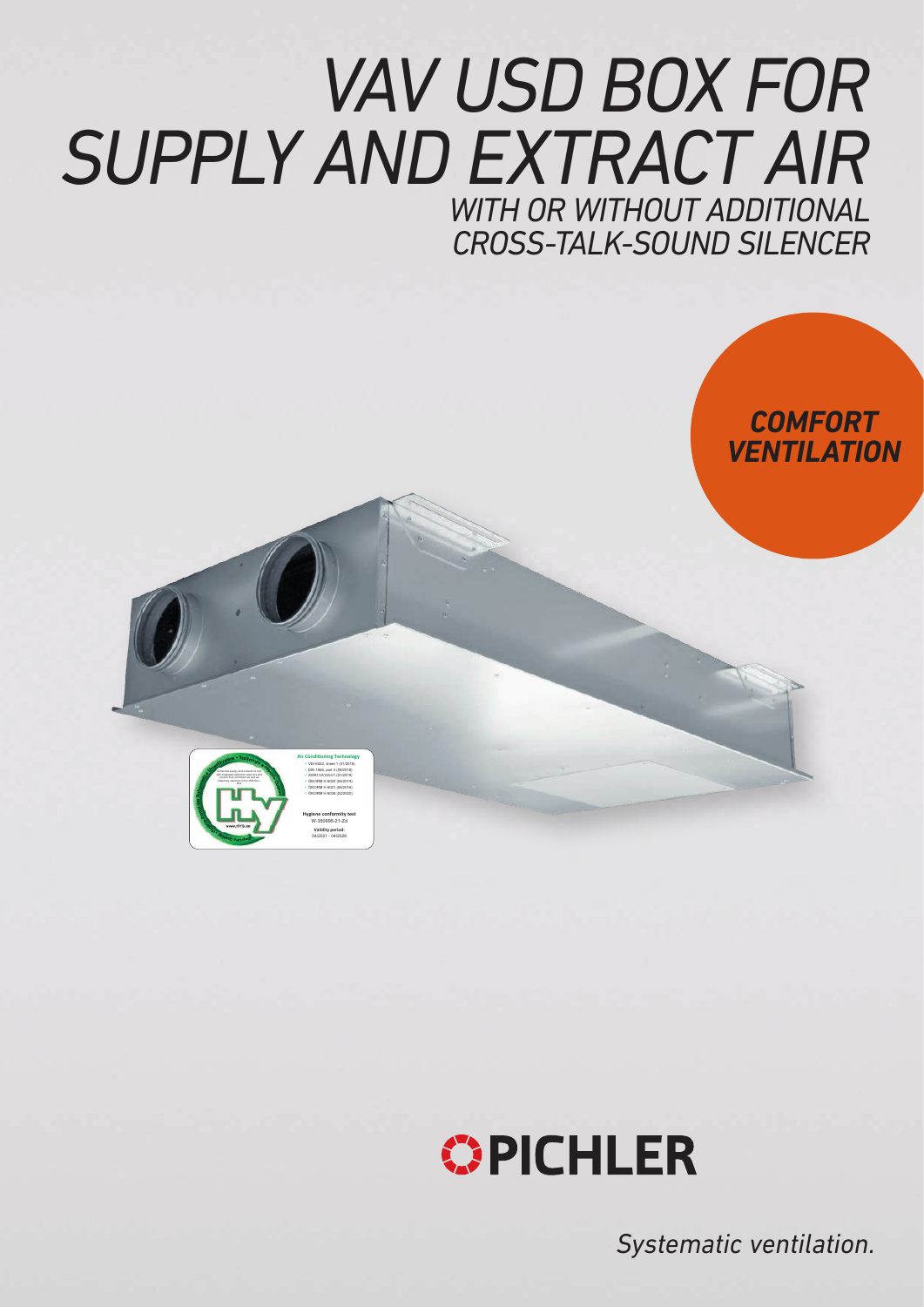## **Product description**

Combined supply and exhaust air box with two integrated VAV / CAV compact controllers and integrated deflection silencers, in left- or right-handed version

Square housing made of galvanized sheet steel, with integrated VAV / CAV compact controllers and an integrated acoustic insulation. Can be used for variable or constant volume flow systems.

Compact controllers consisting of control dampers or airtight butterfly valves, readings recorder with averaging differential pressure sensor and control components. Dynamic differential pressure sensor for normal indoor air with an electronic controller.

Optional connection of active/passive sensors or switches. Connection socket for room heating controls. Diagnostic socket for control and adjustment units on the drive.

For cleaning as well as for maintenance and service work, the VAV / CAV compact controllers can be removed through a bolted inspection cover. The VAV / CAV compact controllers are mounted via removable connection collars.

The materials used are non-combustible and feature a high-strength, abrasion-resistant and moisturerepellent surface of glass silk.

The housing is provided with connectors with double lip seals for plug-in fitting (SAFE system).

10VAVB\* versions with an integrated MP bus interface for communication with the Pichler System Optimizer or with other MP System Optimizer controllers.

Delivered with protective covers on the connectors to protect against soiling and dust.

Height-adjustable mounting rail for connecting the drywall ceiling.

#### Including the following installation parts:

- Diagnostic socket on the housing of the drive for control and adjustment units
- Removable inspection cover
- Easily removable VAV / CAV compact controllers
- Cable feed-throughs and terminals for power supply and, for example, for room heating controls
- Connectors with double lip seals for easy tube plug-in fitting (SAFE system)
- Integrated transformer 230 / 24 V

#### Design types:

For Spiro/Spiro with deflection silencer or for Spiro/Komflex with deflection & cross-talk sound silencer.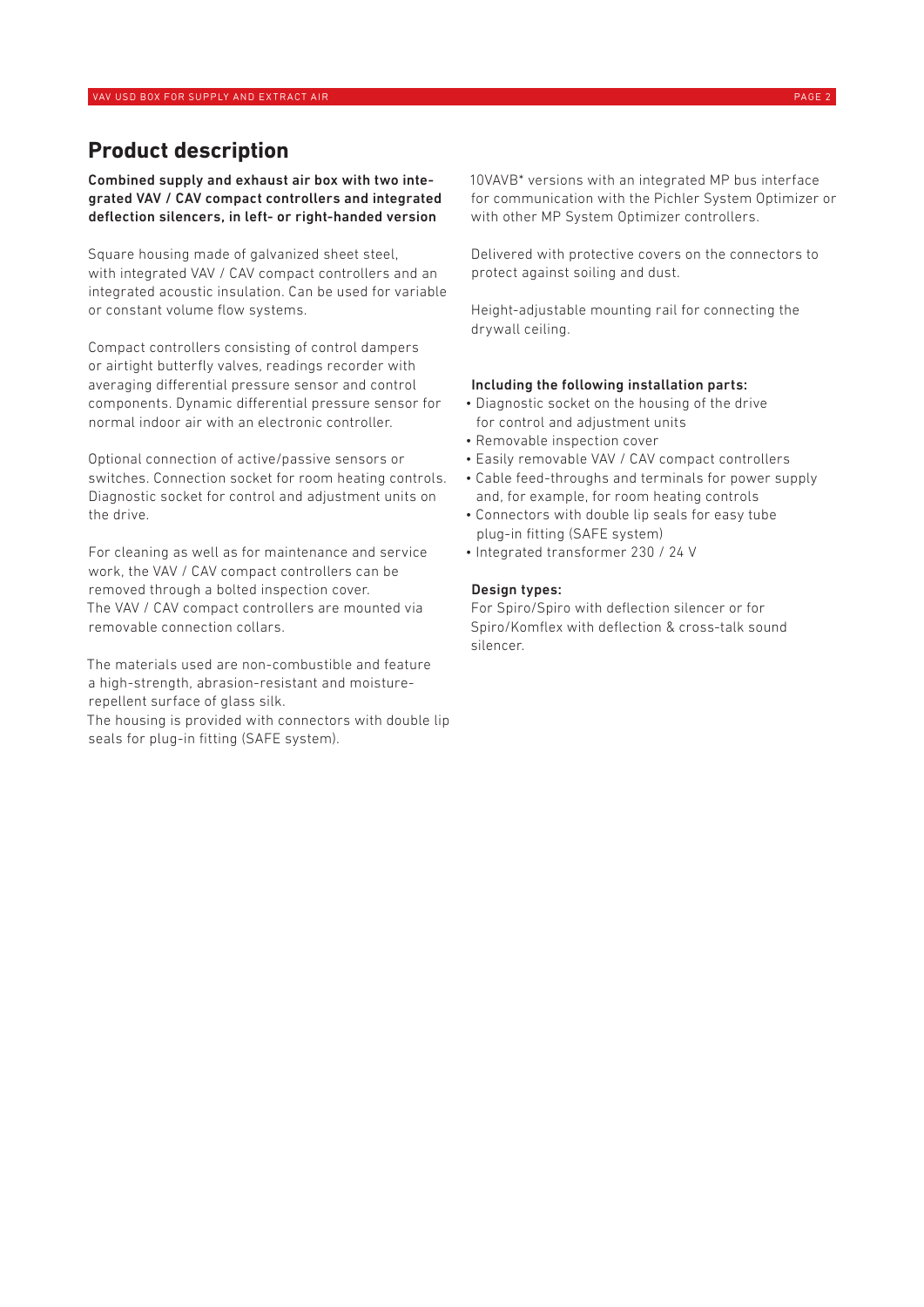*90*

## **Design drawing**

*90*



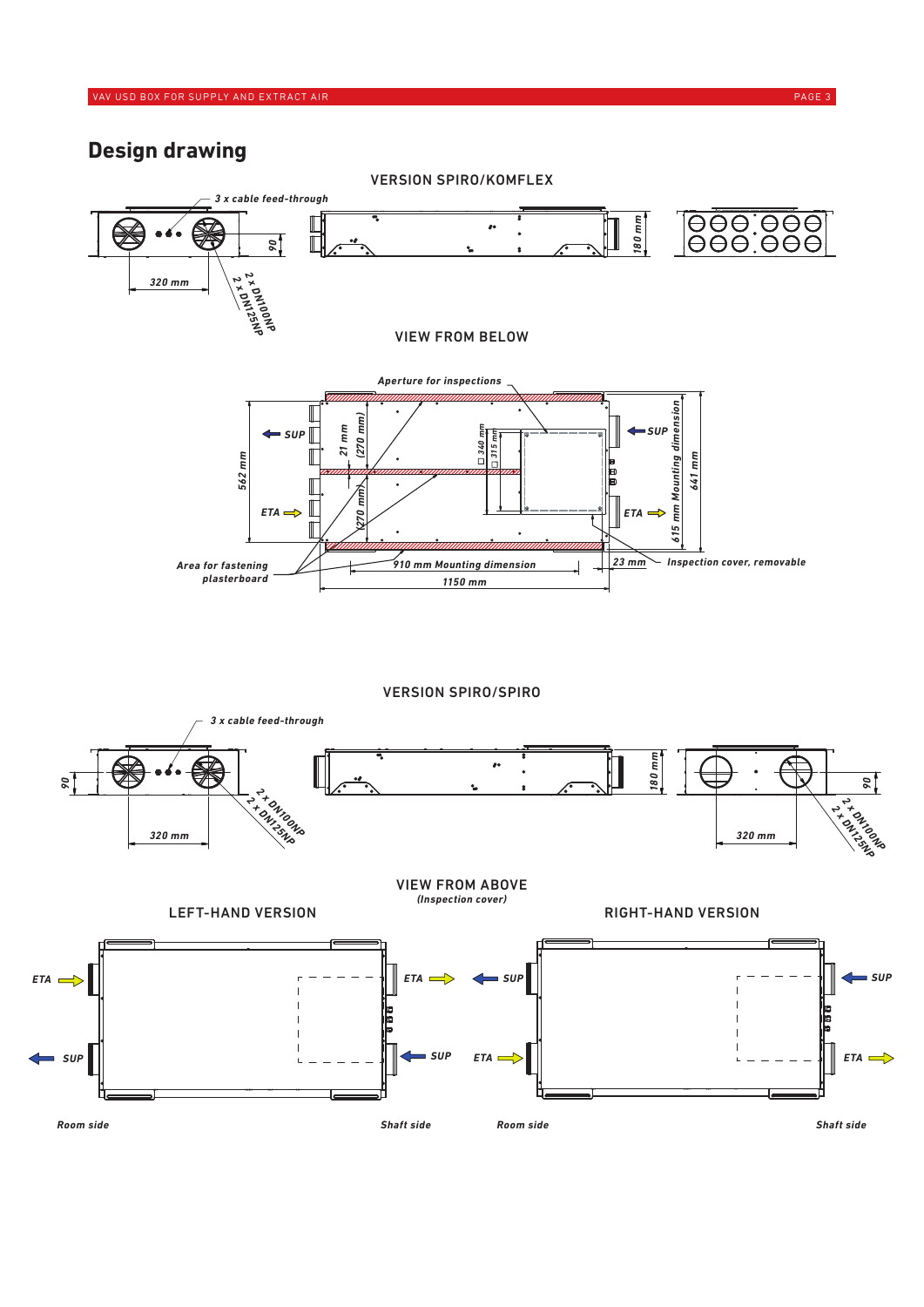## **Design types**

The VAV USD BOX is available in different designs:

- Right or left, depending on position of supply air connection
- With or without MP bus interface
- For Spiro/Spiro with deflection silencer or for Spiro/Komflex with deflection & cross-talk sound silencer

| <b>Version</b>                |                       | <b>Left-handed version</b> | <b>Right-handed version</b> |
|-------------------------------|-----------------------|----------------------------|-----------------------------|
| SPIRO/KOMFLEX version         | Without MP bus (type: | 10VAVSL1001263             | 10VAVSR1001263              |
| (with deflection & cross-talk | VAV-USD-SLU box)      | 10VAVSL1251263             | 10VAVSR1251263              |
| sound silencer)               | With MP bus (type:    | 10VAVBSL1001263            | 10VAVBSR1001263             |
|                               | VAVB-USD-SLU box)     | 10VAVBSL1251263            | 10VAVBSR1251263             |
| SPIRO/SPIRO version           | Without MP bus (type: | 10VAVL100100               | 10VAVR100100                |
|                               | VAV-TR box)           | 10VAVL125125               | 10VAVR125125                |
| (with deflection silencer)    | With MP bus (type:    | 10VAVBL100100              | 10VAVBR100100               |
|                               | VAVB-TR box)          | 10VAVBL125125              | 10VAVBR125125               |
| 1 Supply air<br>2 Extract air |                       | Top view                   | Top view                    |

# **Details regarding the versions:**

1. SPIRO/SPIRO: VAV-USD box with deflection silencers for insertion attenuation. With or without MP bus interface, in left- or right-handed version. Integrated deflection silencers for supply and exhaust air, with efficient and flow-optimised as well as acoustically optimised deflection silencers with absorption and response elements for optimum sound

## EXTERNAL INSPECTION

insulation.

### (Hygieneinstitut des Ruhrgebiets)

The construction design complies with hygiene requirements as stipulated in the guidelines contained in VDI 6022, sheet 1 (01/2018), DIN 1946, part 4 (09/2018), SWKI VA104-01 (01/2019), ÖNORM H 6020 (06/2019), ÖNORM H 6021 (08/2016) and ÖNORM H 6038 (02/2020) is in accordance with performed expert appraisals on hygiene.



2. SPIRO/KOMFLEX: VAV-USD-SLU box with deflection silencers for insertion attenuation and integrated duct silencers for cross-talk attenuation. With or without MP bus interface, in left- or right-handed version.

In addition to the integrated deflection silencers for supply and exhaust air, integrated duct silencers, additionally providing for acoustic cross-talk attenuation between the individual rooms of a flat.

#### EXTERNAL INSPECTION (Hygieneinstitut des Ruhrgebiets)

The construction design complies with hygiene requirements as stipulated in the guidelines contained in VDI 6022, sheet 1 (01/2018), DIN 1946, part 4 (09/2018), SWKI VA104-01 (01/2019), ÖNORM H 6020 (06/2019), ÖNORM H 6021 (08/2016) and ÖNORM H 6038 (02/2020) is in accordance with performed expert appraisals on hygiene.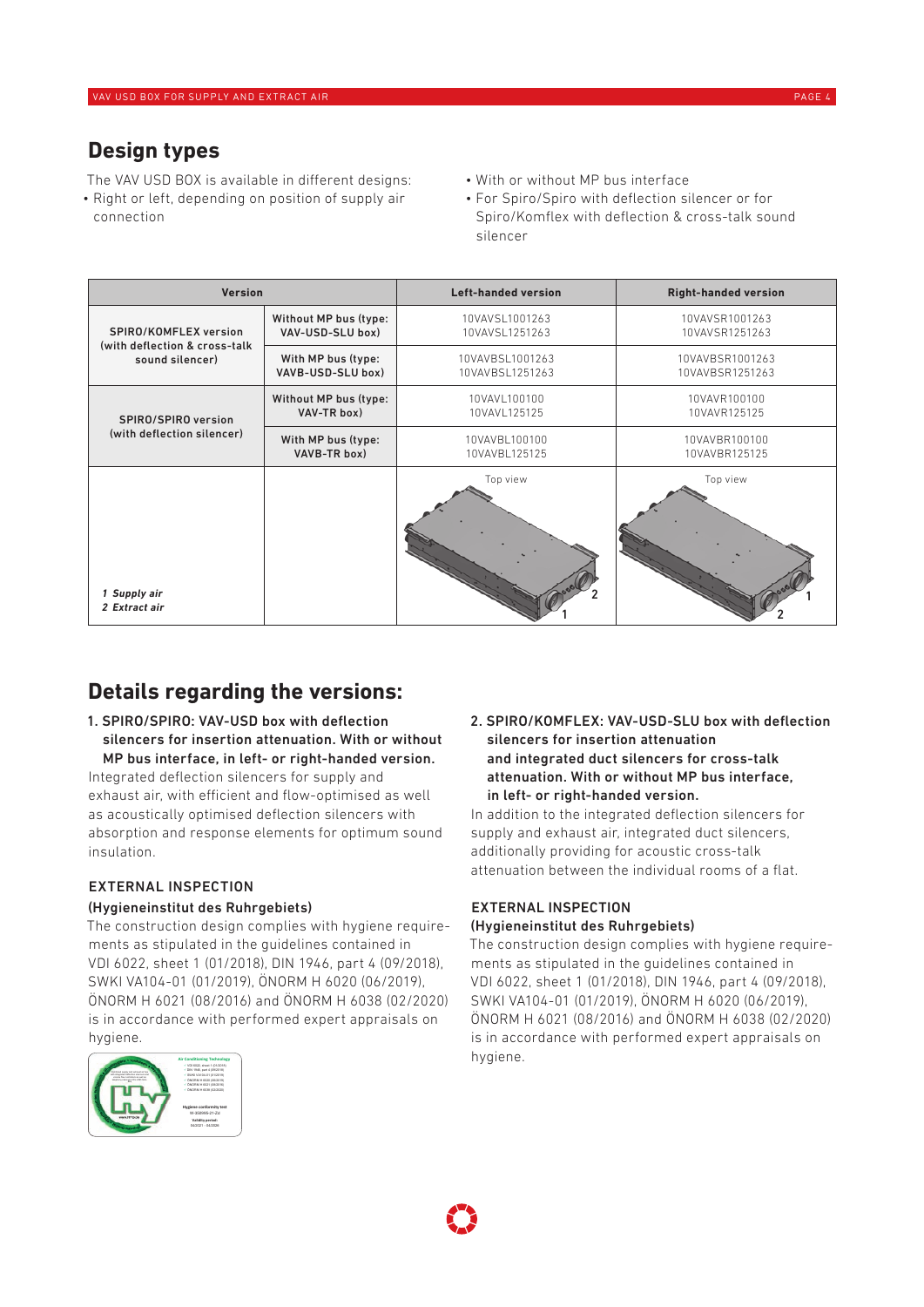## **Technical data**

*Dimensions:* W x H x L = 560 x 180 x 1150 mm *Nominal voltage:* 230 V AC 50 / 60 Hz *Operating mode:* DC 2 - 10 V (option: DC 0 - 10 V) *Power consumption:* 6 W *Manual adjustment:* with pushbutton *Button:* Adaption / addressing / service *LED display:* 24 V supply / status / service function *Angle of rotation:* 95 degrees, mechanically or electronically adjustable

#### DRIVE

*Nominal voltage:* 24 V AC / DC 50 / 60 Hz *Protection class:* III Safety extra-low voltage *Degree of protection:* IP54 *Operating temperature:* + 0 °C bis + 50 °C

*Volume flows:* The control parameters (e.g.: Vmin, Vmax and Vmit) are preset by the factory according to the table and, in the course of the commissioning process, can be easily adjusted by means of the adjustment and diagnostic unit.

| Volume flows | $\sqrt{2}$ Vnom $\left[\text{m}^3/\text{h}\right]$ | $\sqrt{\text{W}}$ Vmin $\left[\text{m}^3/\text{h}\right]$ | $V$ max $[m^3/h]$ |
|--------------|----------------------------------------------------|-----------------------------------------------------------|-------------------|
| DN 100       | 150                                                | 30                                                        | 80                |
| DN 125       | 250                                                | 40                                                        | 120               |

| <b>Version</b>                 |                                                                                                                        |                                   | <b>Air connections</b>   |                   |                    |                 |
|--------------------------------|------------------------------------------------------------------------------------------------------------------------|-----------------------------------|--------------------------|-------------------|--------------------|-----------------|
|                                |                                                                                                                        | <b>Air connections</b>            | Supply air               |                   | <b>Extract air</b> |                 |
|                                |                                                                                                                        |                                   | <b>Air inlet</b>         | <b>Air outlet</b> | <b>Air inlet</b>   | Air outlet      |
|                                | Without MP bus (type:<br>VAV-USD-SLU box)<br>(with deflection & cross-talk)<br>With MP bus (type:<br>VAVB-USD-SLU box) | 2x ILU ø100, 12x ILU ø63 mm mont. | $1 \times 0100$          | $6 \times 063$    | $6 \times 063$     | $1 \times 0100$ |
| <b>SPIRO / KOMFLEX version</b> |                                                                                                                        | 2x ILU ø125, 12x ILU ø63 mm mont. | $1 \times 0125$          | $6 \times 063$    | $6 \times 063$     | $1 \times 0125$ |
| sound silencer)                |                                                                                                                        | 2x ILU ø100, 12x ILU ø63 mm mont. | $1 \times 0100$          | $6 \times 063$    | $6 \times 063$     | $1 \times 0100$ |
|                                |                                                                                                                        | 2x ILU ø125, 12x ILU ø63 mm mont. | $1 \times 0125$          | $6 \times 063$    | $6 \times 063$     | $1 \times 0125$ |
|                                | Without MP bus (type:                                                                                                  | 4x ILU ø100                       | $1 \times \emptyset 100$ | $1 \times 0100$   | x ø100             | $1 \times 0100$ |
| SPIRO / SPIRO version (with    | VAV-TR box)                                                                                                            | 4x ILU ø125                       | $1 \times 0125$          | $1 \times 0125$   | $1 \times 0125$    | $1 \times 0125$ |
| deflection silencer)           | With MP bus (type:<br>VAVB-TR box)                                                                                     | 4x ILU ø100                       | $1 \times 0100$          | $1 \times 0100$   | 1 x ø100           | $1 \times 0100$ |
|                                |                                                                                                                        | 4x ILU ø125                       | $1 \times 0125$          | $1 \times 0125$   | $1 \times 0125$    | $1 \times 0125$ |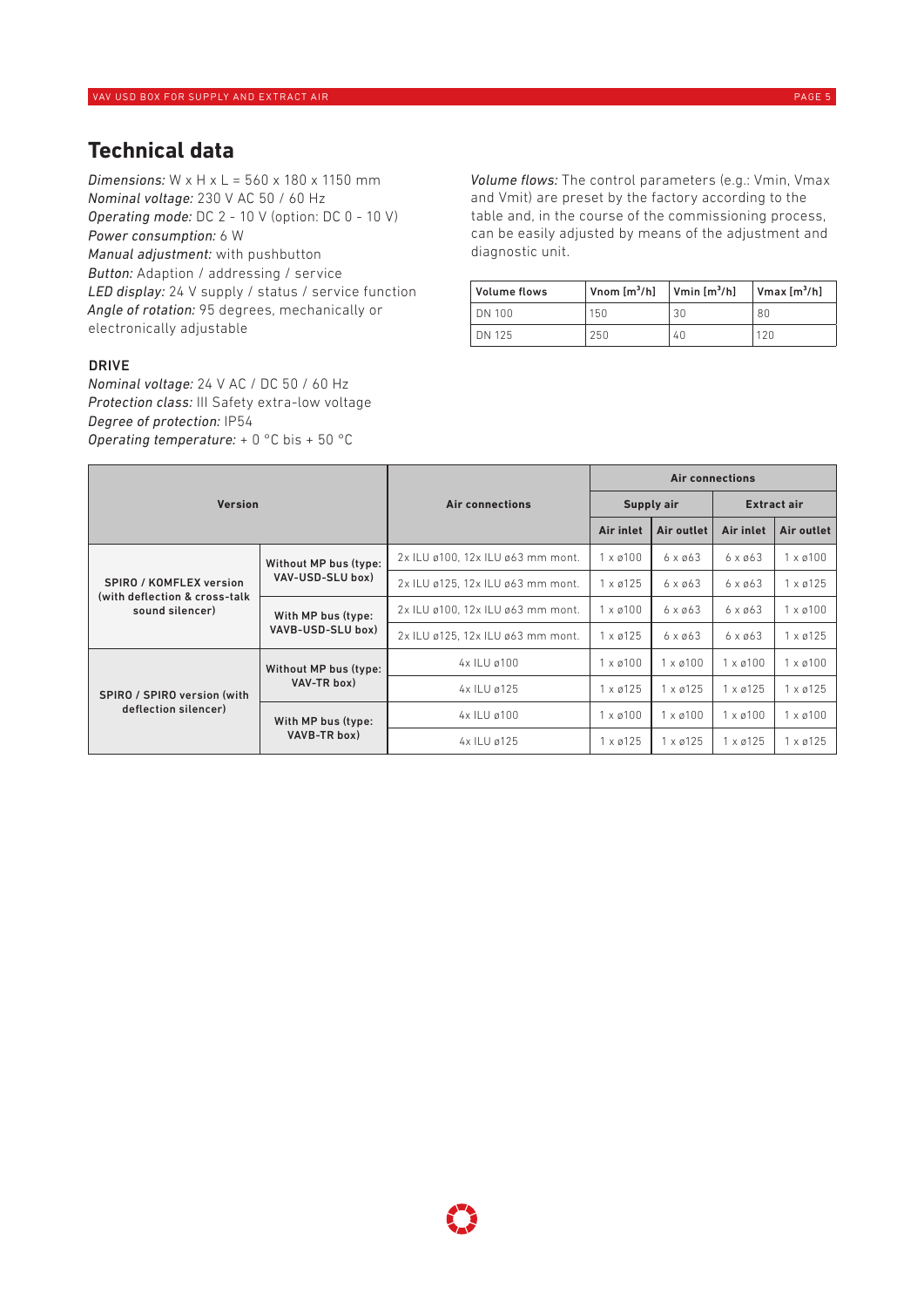## **Technical data**

SOUND DATA



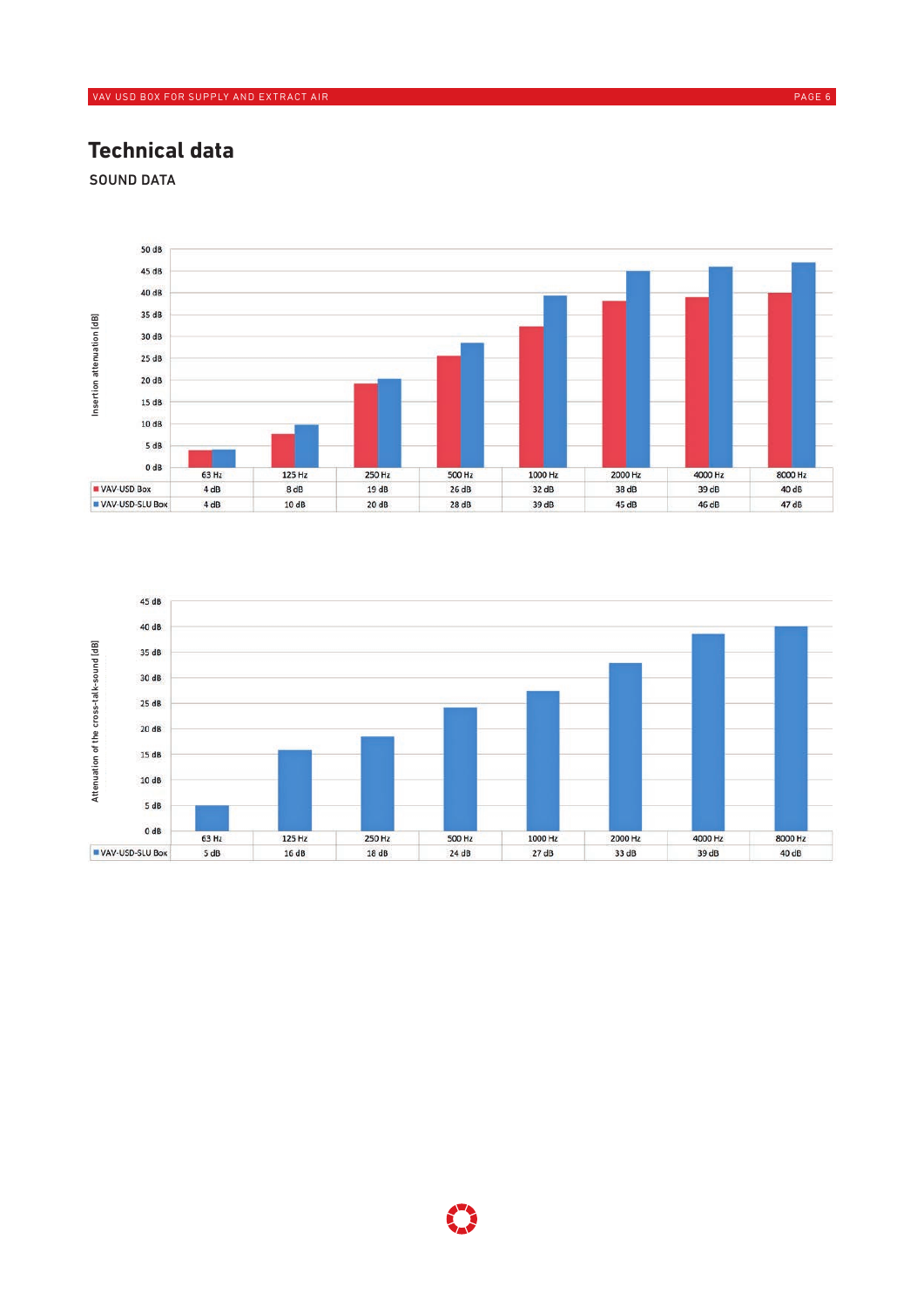#### VAV USD BOX FOR SUPPLY AND EXTRACT AIR PAGE 7 AND THE SUPPLY AND THE SUPPLY AND THE SUPPLY AND EXTRACT AIR PAGE 7







CO<sub>2</sub> sensor

 *sensor Room controller WRR3A2 Room controller WRR3SA2*

## **Accesories**

#### DEMAND-ORIENTED VENTILATION CONTROL

 $\mathrm{CO}_2$  sensors for demand-oriented ventilation control. The ventilation unit will automatically increase or reduce the air volumes depending on the quality of the air in the room. The sensors are designed for flush and surface mounting.

| <b>I</b> tem           | l Item number |
|------------------------|---------------|
| CO <sub>2</sub> sensor | 07RC0248330   |
|                        |               |
| $\sim$                 | .             |

| <b>Colour</b>         | white           |
|-----------------------|-----------------|
| Dimensions H x W x D  | 85 x 85 x 35 mm |
| Ambient temperature   | $10-50^\circ$ C |
| Measuring range       | $0 - 2000$ ppm  |
| Sensor supply voltage | 24 V AC/DC      |

#### ROOM CONTROLLER

A connection socket for WRR3A2 is being provided. The room controller is a simple 3-level room controller, with or without setpoint. Three operating modes can be chosen: Max. (Party mode, push ventilation) – Comfort (operating volume flow) – Min. (Absence mode)

| Item                                                                            | Item number |
|---------------------------------------------------------------------------------|-------------|
| Room controller Pichler 3-A2.<br>with module selection.<br>without control knob | 08WRR3A2    |
| Room controller Pichler 3S-A2.<br>with module selection and<br>control knob     | 08WRR3SA2   |

| Supply voltage | $24V$ AC/DC |
|----------------|-------------|
| Output signal  | $2 - 10V$   |

#### END CAP FOR THE VERSION KOMFLEX

If not all connections are required, the surplus connections may be sealed airtight using 1 x 11EPF0063

| l Item                                                                                     | Item number |
|--------------------------------------------------------------------------------------------|-------------|
| EPF end cover for the KomFlex 75<br>version round tube with an inside<br>diameter of 63 mm | 111FPF0063  |

## ADJUSTMENT AND DIAGNOSTIC UNIT

Service tool for parameterisable and communicative drives and VAV controllers.

| Item                           | l Item number |
|--------------------------------|---------------|
| Adjustment and diagnostic unit | 107THFU       |